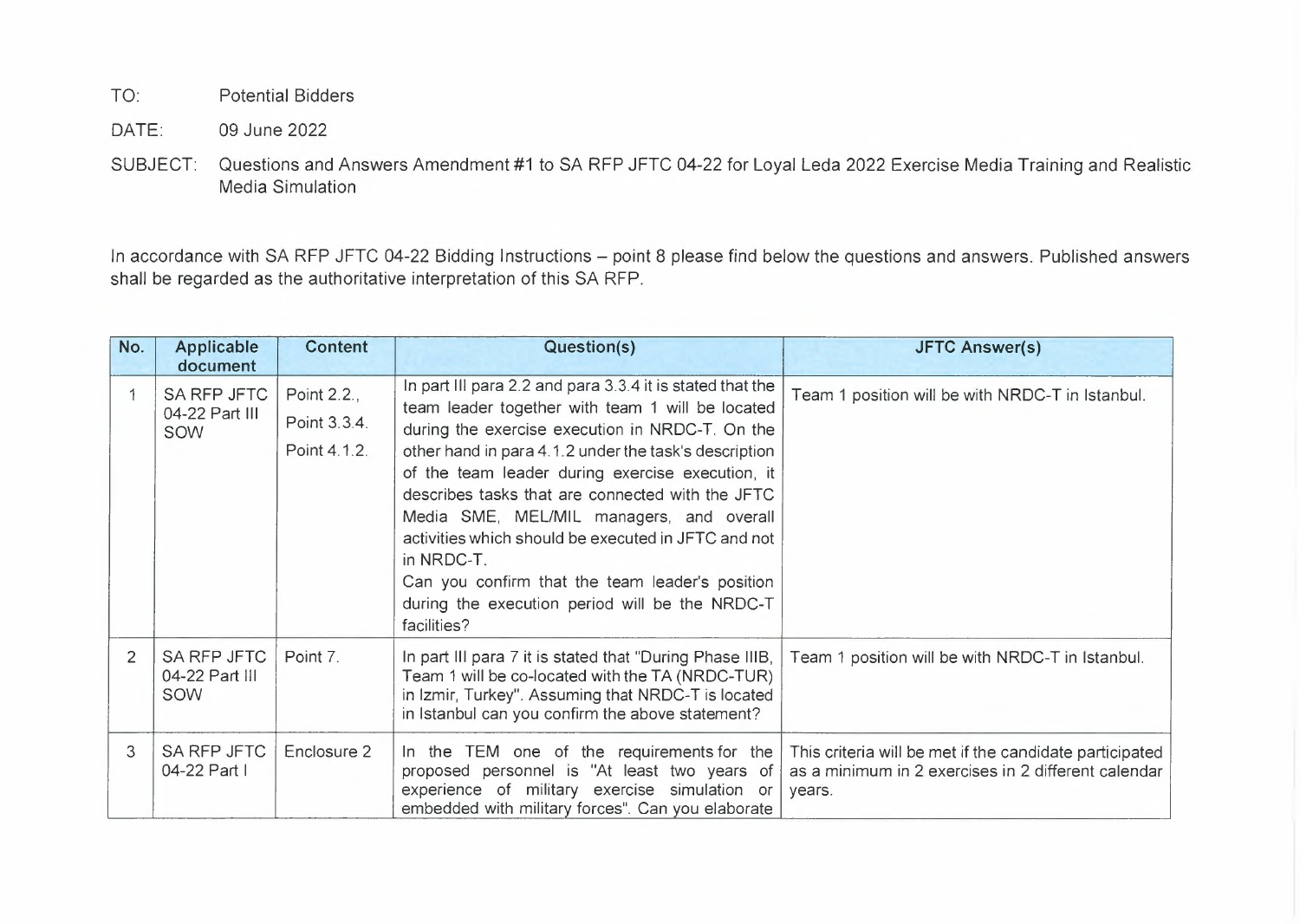| No. | Applicable<br>document                      | <b>Content</b>          | Question(s)                                                                                                                                                                                                                                                                                                                                                                                                                                                                                                                                                                                                                                                           | <b>JFTC Answer(s)</b>                                                                       |
|-----|---------------------------------------------|-------------------------|-----------------------------------------------------------------------------------------------------------------------------------------------------------------------------------------------------------------------------------------------------------------------------------------------------------------------------------------------------------------------------------------------------------------------------------------------------------------------------------------------------------------------------------------------------------------------------------------------------------------------------------------------------------------------|---------------------------------------------------------------------------------------------|
|     | <b>Bidding</b><br>Instructions              |                         | on this more? For example participation in 2<br>exercises during different years? For a media SME<br>participation in a NATO exercise is up to 30 days.<br>How do you perceive the duration of 2 years?                                                                                                                                                                                                                                                                                                                                                                                                                                                               |                                                                                             |
| 4   | <b>SA RFP JFTC</b><br>04-22 Part IIB        | Terms and<br>Conditions | In part IIB para 35a it is stated "All software<br>implemented on or delivered with the supplies shall<br>be at the start of acceptance, the most recent<br>versions or releases as available". Does this<br>include the exclusive social media (facepage,<br>chatter, etc.) and digital media (news website)<br>software that we have to bring along and run<br>everything on?                                                                                                                                                                                                                                                                                       | This clause applies when JFTC is buying the<br>software. It does not apply to this bidding. |
| 5   | <b>SA RFP JFTC</b><br>04-22 Part IIB        | Terms and<br>Conditions | In part IIB para 35b it is stated "The Contractor<br>shall for a duration of minimum five (5) years after<br>acceptance, and upon their availability, offer to<br>JFTC all software changes, fixes, and new<br>releases. These shall be offered at no cost when<br>they are offered free of charge on the commercial<br>market". It is not foreseen that any potential<br>changes/updates will be free of charge. Please<br>clarify if the supplier will be still requested to provide<br>potential software updates even if they are not free<br>of charge.                                                                                                          | This clause applies when JFTC is buying the<br>software. It does not apply to this bidding. |
| 6   | <b>SA RFP JFTC</b><br>04-22 Part III<br>SOW | Point 4.1.1.            | In part III para 4.1.1 it is stated "On request, the<br>Team Leader/Journalist will be responsible for the<br>simulation of a Distributed Denial of Service (DDoS)<br>attacks (or other disruptive cyber capabilities such<br>as and not limited to; astroturfing, doxing, hashtag-<br>poisoning, dogpiling, sea-lioning, etc.). The intent<br>and time of execution will be determined by the<br>SME Media Planner from the Joint Forces Training<br>Centre. An itemised list of all capabilities and their<br>cost that are requested for this exercise must be<br>provided to the SME Media Planner". If JFTC<br>requests this type of capabilities this should be | The DDoS is only simulated. We at JFTC can only<br>show the effects.                        |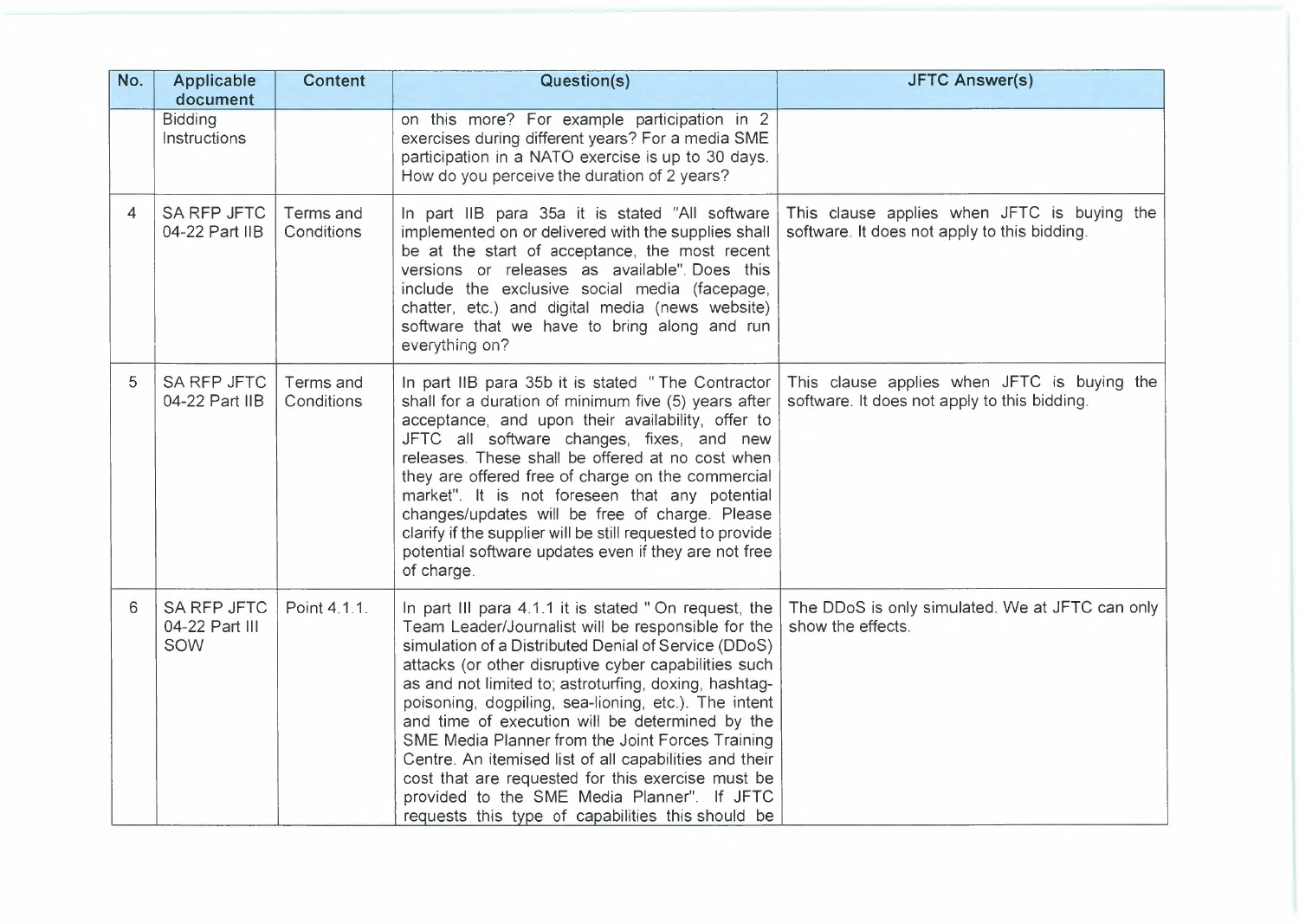| No. | <b>Applicable</b><br>document        | Content    | Question(s)                                                                                                                                                                                                                                                                                                                                                                                                                                                                                                                                        | <b>JFTC Answer(s)</b>                                                                                                                                                                                                                  |
|-----|--------------------------------------|------------|----------------------------------------------------------------------------------------------------------------------------------------------------------------------------------------------------------------------------------------------------------------------------------------------------------------------------------------------------------------------------------------------------------------------------------------------------------------------------------------------------------------------------------------------------|----------------------------------------------------------------------------------------------------------------------------------------------------------------------------------------------------------------------------------------|
|     |                                      |            | planned prior to the exercise and well in advance.<br>In this case will JFTC procure these "capabilities" or<br>if we are required to do so, should the costs be<br>included in the tender?                                                                                                                                                                                                                                                                                                                                                        |                                                                                                                                                                                                                                        |
|     | SA RFP JFTC<br>04-22 Part III<br>SOW | Point 4.2. | Part III para 4.2 is describing the tasks for the social<br>media editor as "Utilises the existing simulated<br>social media sites on (password protected and<br>secure) open-source internet and is familiar with the<br>operation of these". This contradicts the statement<br>in part IIB para 35a where it is requested for the<br>supplier to provide all software. Please explain us<br>what do you mean by "the existing simulated social<br>media sites". Will the supplier be provided with the<br>software and trained on the use of it? | JFTC will provide the digital platform/website that<br>will host the products.<br>Product production is the responsibility of the<br>contractor. Training will be provided by the JFTC<br>Media Planner for use of the secure website. |
| 8   | SA RFP JFTC<br>04-22 Part III<br>SOW | Point 8.2. | In part III para 8.2 it describes the requested<br>materials and services from the contractor. Part of<br>this is the provision of video/audio footage. Using<br>open sources does not give the legal rights to the<br>supplier for ownership due to the intellectual<br>property/copy rights. Can you elaborate more on<br>this?                                                                                                                                                                                                                  | Contracted personnel should have access to a<br>repository of usable imagery/footage. Anything<br>open source has to be within the legal definition of<br>public domain.                                                               |

ontracting Officer of Budget an Staff Advisory Group Command Group Joint Force Training Centre

Ryszard Piasecki